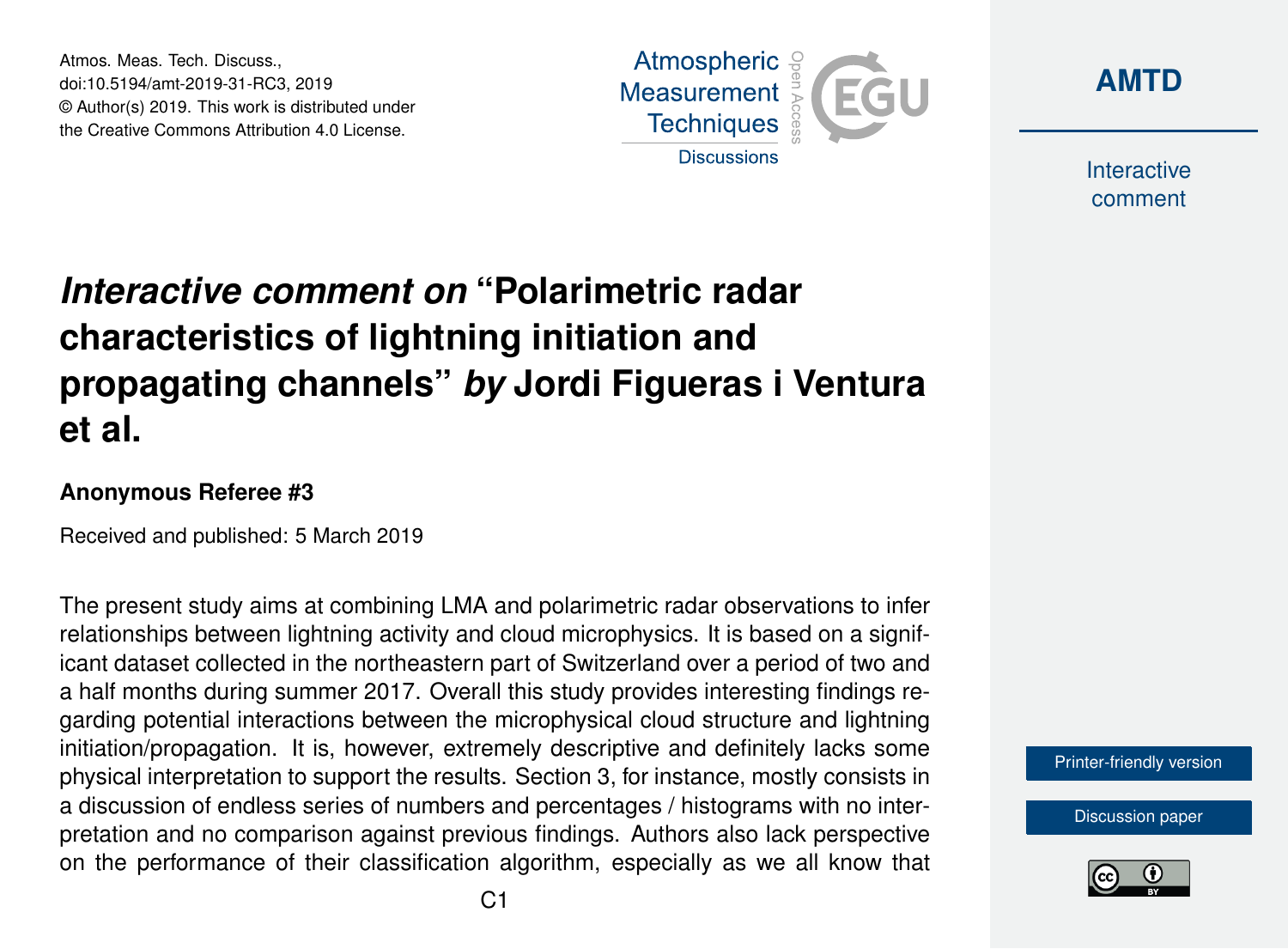dual-polarimetric HCA are subject to large uncertainties (low percentage values such as discussed in the paper don't really make sense and should definitely be avoided). Actually I believe that Section 3 should be simplified and rewritten to highlight the most significant results as it is very difficult to comment on the results as they stand.

Specific comments:

More details are needed regarding the Hydrometeor Classification Algorithm used in this study. Authors should also discuss the uncertainty associated with their method, especially regarding hail/graupel identification. Actually I am quite surprised by the high proportion of lightning initiation and propagation that takes place in hail. Most past studies have found that graupel is by far (70-90%) the preferred environment for lighting initiation. Also, author are using a C-band radar. However we know that at such frequency hail identification might be a problem due to resonance scattering effects. Please comment.

Radar scientists claim to be able to identify as many hydrometeor types as possible. However, due to the high level of uncertainty in HID, it would be more realistic to use less categories. This would also ease the interpretation of the results.

As mentionned previously, this paper lacks physical interpretation of the results. Results should be compared with the literature (especially regarding hail) and more details should be given about the role of the microphysical environment in the initiation/propagation of lightning. Also what is the influence of orography on lightning? As mentionned by the authors, the particularity of this study is that it takes place over very complex terrain. Hence the effect of mountains should be considered when analyzing the results.

The spatial extension of the domain of analysis seems rather small to me. LMA data can potentially be used up to 100/150 km without any problem. Please comment.

I do not see the need for 20 figures. Most of the results shown in Figs. 4 to 20

## **[AMTD](https://www.atmos-meas-tech-discuss.net/)**

Interactive comment

[Printer-friendly version](https://www.atmos-meas-tech-discuss.net/amt-2019-31/amt-2019-31-RC3-print.pdf)

[Discussion paper](https://www.atmos-meas-tech-discuss.net/amt-2019-31)